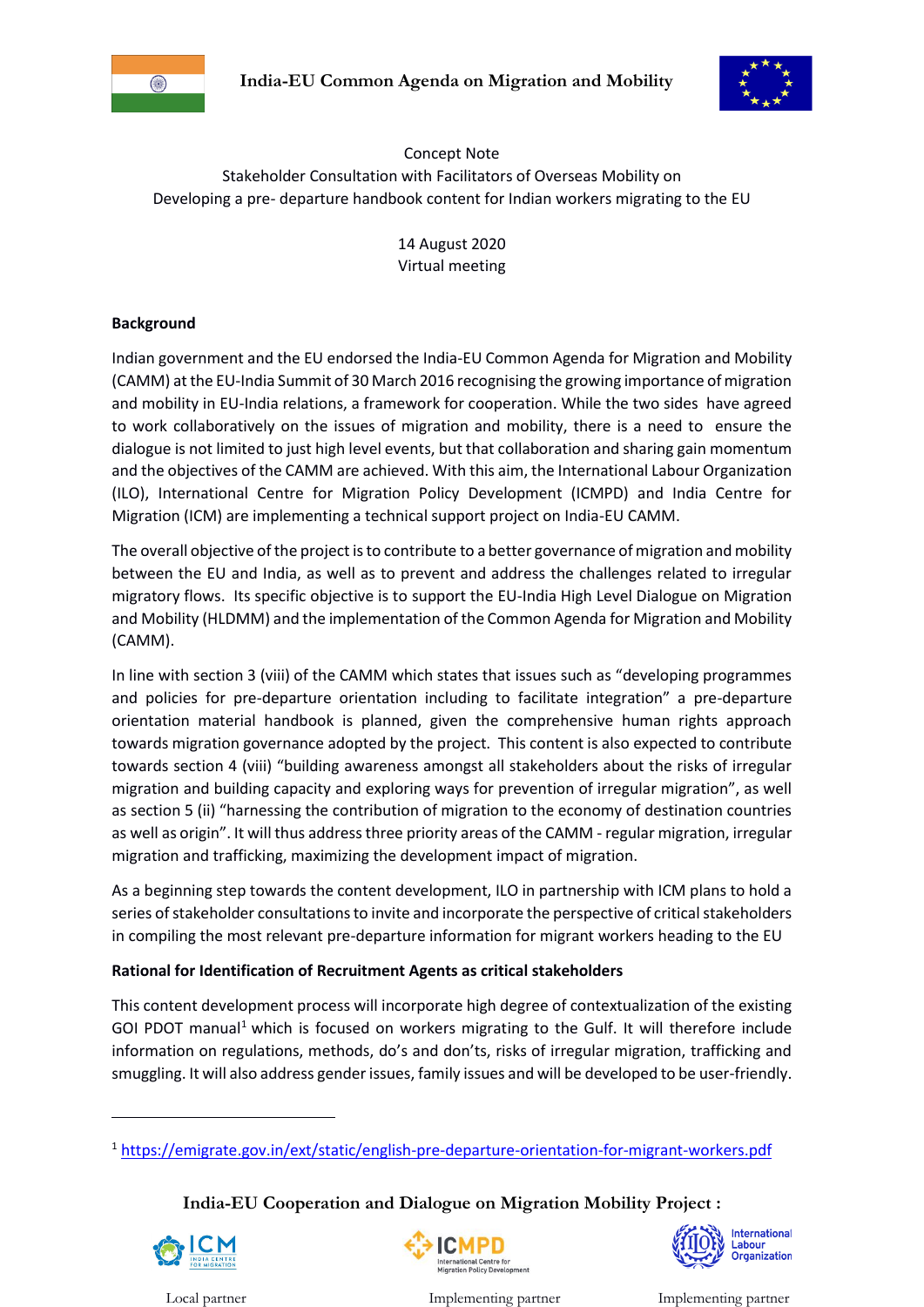





Recruitment agents are one of the few external stakeholders who play a significant role in the initial phases of migration of the migrant workers.

In addition to the state objectives of the planned stakeholder consultations, these meetings will help the project team developing the content to gain a better understanding of the practical realities of migration from India to EU, including issues related to regular migration, prevention of irregular migration and trafficking, social protection, remittances, return and so on.

The day-to-day experience of recruitment agents in dealing with employers in the countries of destination, government authorities as well as migrants themselves gives them a unique and comprehensive understanding of the strengths as well as the gaps in the governance mechanism of international migration, some of which can be addressed through meaningful training at the predeparture phase. They are mandated to ensure low-skilled migrant workers complete this training before migrating to the destination countries in the Gulf.

This project, therefore, envisages a critical contribution of the stated stakeholder in the development of this manual. Based on their previous experience in their capacity of supporting migrant workers, this stakeholder consultation will also act as a review of existing information, in terms of its relevance in contemporary times.

## **Details of the Consultation**

## **Objective**

- To gain perspective of the Indian recruitment agents on specific themes, topic areas and training methodology essential for pre-departure training of Indian workers migrating to the EU
- To review content of the existing PDOT manual basis present migration trends and needs of the out-going migrant workers

## **Expected outcome**

 An outcome document incorporating the suggestions and recommendations of the recruitment agents

This outcome document will act as a brief reference document for ILO and ICM while drafting the PDOT manual. This document will be part of a series of brief documents covering the perspectives of different stakeholders identified as critical in the process of PDOT content development.

## **Methodology**

The meeting will begin with a brief presentation of the project and the task of content development for a pre-departure handbook. Participants will be invited to give their inputs towards content for a pre-departure handbook for migrants going to Europe. Some guiding questions will be placed by the moderators and participants experience will inform the discussions.

## **Participants**

**India-EU Cooperation and Dialogue on Migration Mobility Project :** 







Local partner Implementing partner Implementing partner